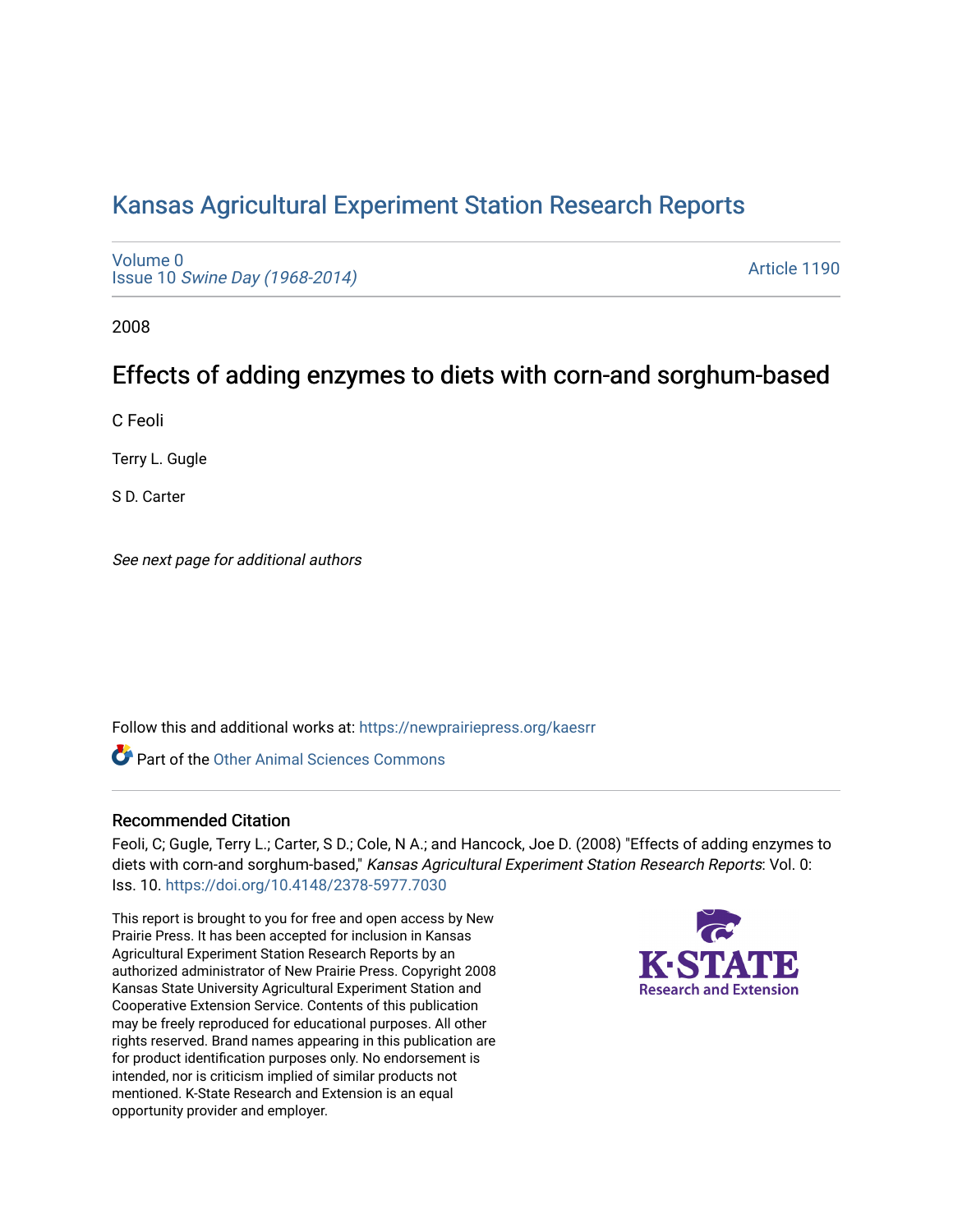## Effects of adding enzymes to diets with corn-and sorghum-based

## **Abstract**

Two experiments were conducted to determine the effects of added enzymes on the nutritional value of diets with corn- and sorghum-based dried distillers grains with solubles (DDGS). For Exp. 1, 180 weanling pigs (initially 16.6 lb) were fed the same starter diet for 10 d and then used in a 27-d growth assay. There were 6 pigs per pen and 6 pens per treatment. Treatments were a corn-soybean meal-based control and diets with 30% corn-based (Hudson, SD) and sorghum-based (Russell, KS) DDGS with and without enzymes (a cocktail of ß-glucanase, protease, α-amylase, and xylanase to supply 331, 1,102, 2,205, and 8,818 units of activity, respec-tively, per pound of diet). Pigs fed the control diet had greater (P < 0.003) ADG, ADFI, and digestibility of DM, N, and GE than pigs fed the DDGS treatments; sorghum-based DDGS supported worse (P < 0.04) F/G and digestibilities of N and GE than corn-based DDGS. Addition of enzymes tended to improve F/G (P < 0.09) and did improve digestibility of DM (P < 0.04) for pigs fed diets with 30% DDGS, and this response was similar regardless of DDGS source. For Exp. 2, 330 finishing pigs (initially 141 lb) were used in a 65-d growth assay. There were 11 pigs per pen and 6 pens per treatment. Treatments were the same as in Exp. 1, but 40% DDGS was used in diets for the finishing experiment. Pigs fed the control diet had greater ADG, ADFI, and digestibility of DM, N, and GE and lower iodine value than pigs fed the DDGS treatments (P < 0.008). Pigs fed the corn-based DDGS treatments had better F/G and digestibility of DM, N, and GE but greater iodine value of jowl fat than pigs fed the sorghum-based DDGS treatments (P < 0.04). Enzymes improved digestibility of DM, N, and GE (P < 0.01), especially for diets with sorghum-based DDGS (DDGS source  $\tilde{A}$  enzyme interaction, P < 0.10). In conclusion, growth performance and nutrient digestibility were decreased with addition of DDGS to diets for nursery and finishing pigs, but adding enzymes partially restored the losses in nutrient digestibility.; Swine Day, 2008, Kansas State University, Manhattan, KS, 2008

## Keywords

Swine day, 2008; Kansas Agricultural Experiment Station contribution; no. 09-074-S; Report of progress (Kansas State University. Agricultural Experiment Station and Cooperative Extension Service); 1001; Digestibility; Dried distillers grains with solubles; enzyme supplementation

## Creative Commons License



This work is licensed under a [Creative Commons Attribution 4.0 License](https://creativecommons.org/licenses/by/4.0/).

## Authors

C Feoli, Terry L. Gugle, S D. Carter, N A. Cole, and Joe D. Hancock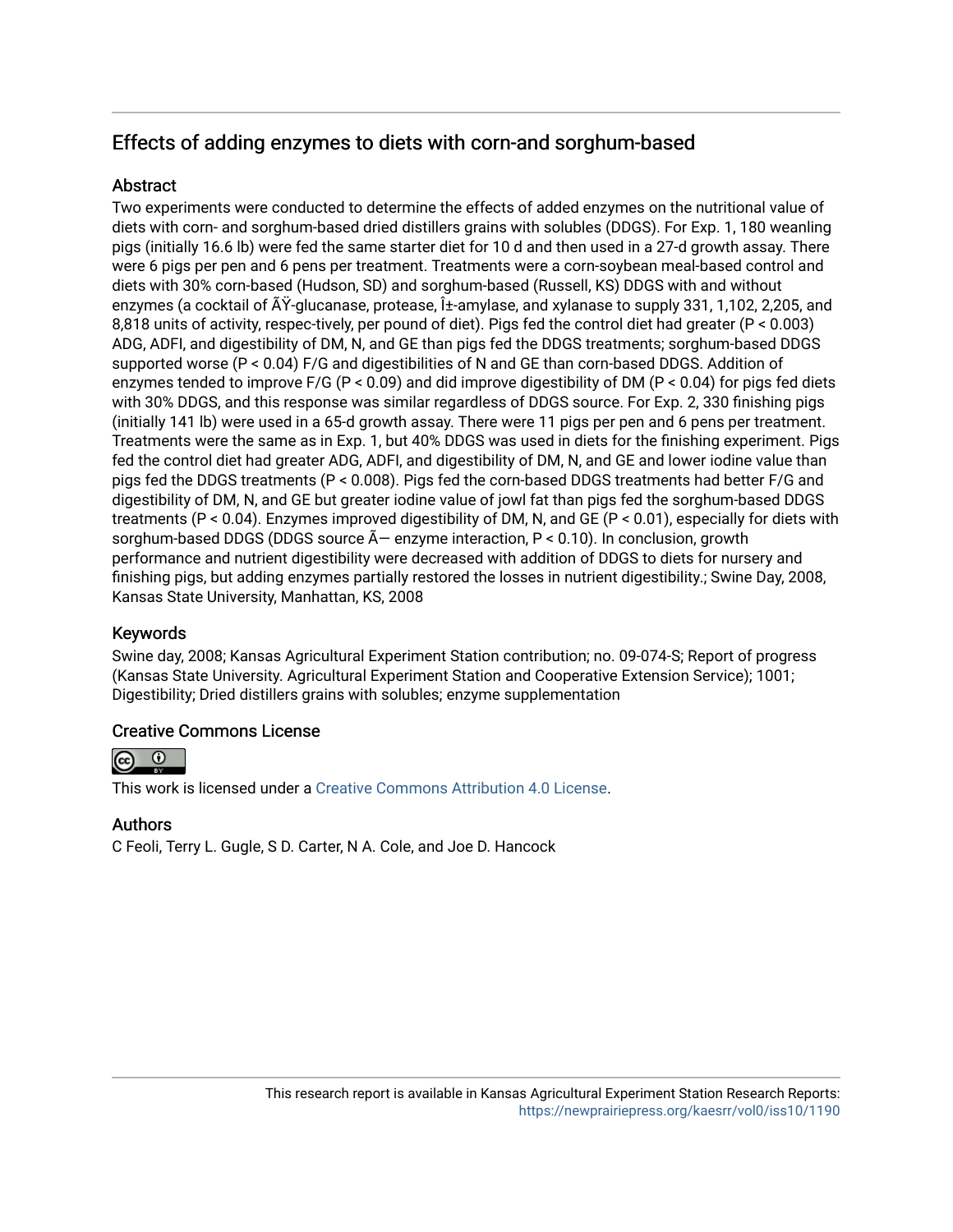### **EFFECTS OF ADDING ENZYMES TO DIETS WITH CORN- AND SORGHUM-BASED DRIED DISTILLERS GRAINS WITH SOLUBLES ON GROWTH PERFORMANCE AND NUTRIENT DIGESTIBILITY IN NURSERY AND FINISHING PIGS**

*C. Feoli, J. D. Hancock, T. L. Gugle, S. D. Carter<sup>1</sup>, and N. A. Cole<sup>2</sup>* 

#### **Summary**

Two experiments were conducted to determine the effects of added enzymes on the nutritional value of diets with corn- and sorghum-based dried distillers grains with solubles (DDGS). For Exp. 1, 180 weanling pigs (initially 16.6 lb) were fed the same starter diet for 10 d and then used in a 27-d growth assay. There were 6 pigs per pen and 6 pens per treatment. Treatments were a cornsoybean meal-based control and diets with 30% corn-based (Hudson, SD) and sorghumbased (Russell, KS) DDGS with and without enzymes (a cocktail of ß-glucanase, protease, α-amylase, and xylanase to supply 331, 1,102, 2,205, and 8,818 units of activity, respectively, per pound of diet). Pigs fed the control diet had greater  $(P < 0.003)$  ADG, ADFI, and digestibility of DM, N, and GE than pigs fed the DDGS treatments; sorghum-based DDGS supported worse  $(P < 0.04)$  F/G and digestibilities of N and GE than corn-based DDGS. Addition of enzymes tended to improve F/G  $(P < 0.09)$  and did improve digestibility of DM  $(P < 0.04)$  for pigs fed diets with 30% DDGS, and this response was similar regardless of DDGS source. For Exp. 2, 330 finishing pigs (initially 141 lb) were used in a 65-d growth assay. There were 11 pigs per pen and 6 pens per treatment. Treatments were the same as in Exp. 1, but 40% DDGS was used in diets for the finishing experiment. Pigs fed the control diet had greater ADG, ADFI, and digestibility of DM, N, and GE and lower iodine value than pigs fed the DDGS treatments  $(P < 0.008)$ . Pigs fed the corn-based DDGS treatments had better F/G and digestibility of DM, N, and GE but greater iodine value of jowl fat than pigs fed the sorghum-based DDGS treatments  $(P < 0.04)$ . Enzymes improved digestibility of DM, N, and GE (*P* < 0.01), especially for diets with sorghum-based DDGS (DDGS source × enzyme interaction, *P* < 0.10). In conclusion, growth performance and nutrient digestibility were decreased with addition of DDGS to diets for nursery and finishing pigs, but adding enzymes partially restored the losses in nutrient digestibility.

Key words: digestibility, dried distillers grains with solubles, enzyme supplementation

#### **Introduction**

Price and availability make using ethanol industry coproducts in diets for pigs a very attractive option. However, previous studies from this laboratory indicated that inclusion of high levels of dried distillers grains with solubles (DDGS) in diets for nursery and finishing pigs had negative effects on growth performance and nutrient digestibility. Dried distillers grains with solubles have approximately 16% cellulose, 8% xylans, and 5% arabinans and are known to reduce digestibility of

<sup>&</sup>lt;sup>1</sup> Department of Animal Science, Oklahoma State University, Stillwater.

 $2^2$  USDA-ARS, Bushland, TX.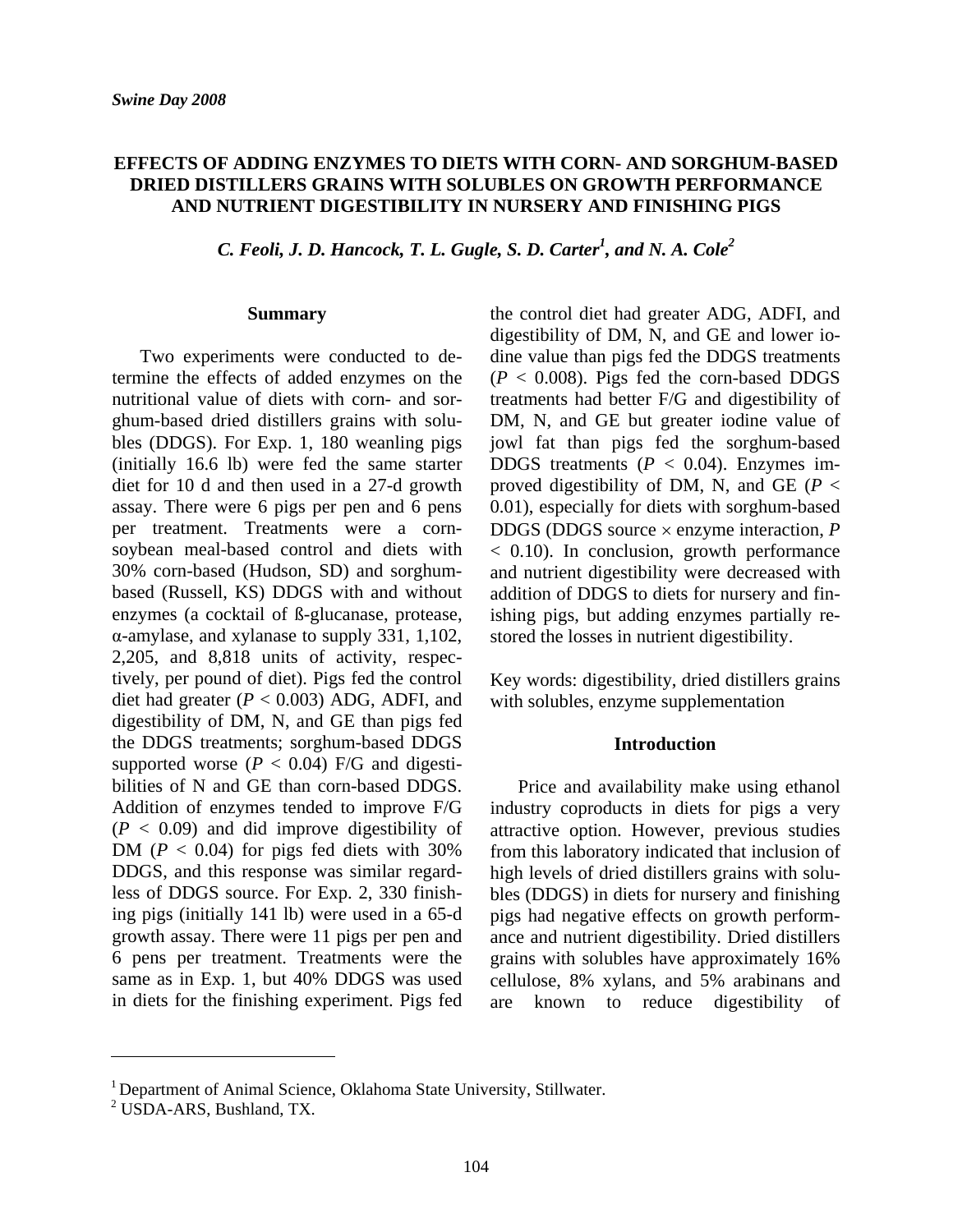nutrients. We have reported that enzymes can improve nutrient digestibility in wheat-based diets when their specific substrates are present. Thus, it seems likely that adding enzymes to DDGS-based diets might improve nutrient utilization. Therefore, the objective of these experiments was to determine the effects of enzyme additions on the nutritional value of diets with corn- and sorghum-based DDGS in nursery and finishing pigs.

#### **Procedures**

For Exp. 1, 180 weanling pigs (initially 16.6 lb) were fed the same starter diet for 10 d and then used in a 27-d growth assay. The pigs were sorted by sex and ancestry, blocked by weight, and assigned to pens. There were 6 pigs per pen and 6 pens per treatment. The pigs were housed in an environmentally controlled nursery room having  $4\text{-ft} \times 4\text{-ft}$  pens with woven-wire flooring. Each pen had a self-feeder and nipple waterer to allow ad libitum consumption of feed and water. The diets (Table 1) were offered to the pigs in meal form.

Treatments were arranged as a  $2 \times 2$  factorial plus control with main effects of DDGS source (corn-based DDGS from Sioux River Ethanol, Hudson, SD, and sorghum-based DDGS from U.S. Energy Partners, Russell, KS) and enzyme addition (with and without 331, 1,102, 2,205, and 8,818 units of βglucanase, protease, α-amylase, and xylanase per pound of diet).

Pigs and feeders were weighed on d 0, 10, and 27 to allow calculation of ADG, ADFI, and F/G. Feces were collected on d 15 and 16 from no less than 3 pigs per pen, and DM, N, GE, and Cr were determined to allow calculation of apparent nutrient digestibility.

Data were analyzed as a randomized complete block design by using the MIXED procedure of SAS with initial weight as the blocking criterion and pen as the experimental unit. Orthogonal contrasts were used to separate treatment means with comparisons of (1) control vs. DDGS treatments, (2) effect of DDGS source, (3) effect of enzyme addition, and (4) interaction among DDGS source and enzyme addition.

For Exp. 2, a total of 330 finishing pigs (initially 141 lb) were used in a 65-d growth assay. The pigs were sorted by sex and ancestry, blocked by weight, and assigned to pens. There were 11 pigs per pen and 5 pens per treatment. The pigs were housed in an environmentally controlled finishing facility having 6-ft  $\times$  16-ft pens with half solid and half slatted concrete flooring. Each pen had a selffeeder and nipple waterer to allow ad libitum consumption of feed and water. Treatments were arranged as a  $2 \times 2$  factorial plus control as in Exp. 1, but 40% DDGS was used in diets for the finishing experiment (Table 2).

Pigs and feeders were weighed on d 0, 35, and 65 to allow calculation of ADG, ADFI, and F/G. Feces were collected mid-experiment from no less than 6 pigs per pen, and DM, N, GE, and Cr were determined to allow calculation of apparent nutrient digestibility. Half of the pigs were slaughtered (average BW of 270 lb) to allow collection of carcass data and samples of jowl fat. Fatty acid profile of jowl fat was determined and iodine value was calculated following AOCS (1998) procedures.

Growth performance, nutrient digestibility, and carcass data were analyzed as a randomized complete block design by using the MIXED procedure of SAS with initial weight as the blocking criterion and pen as the experimental unit. Orthogonal contrasts were used to separate treatment means with comparisons of (1) control vs. DDGS treatments, (2) effect of DDGS source, (3) effect of enzyme addition, and (4) interaction among DDGS source and enzyme addition.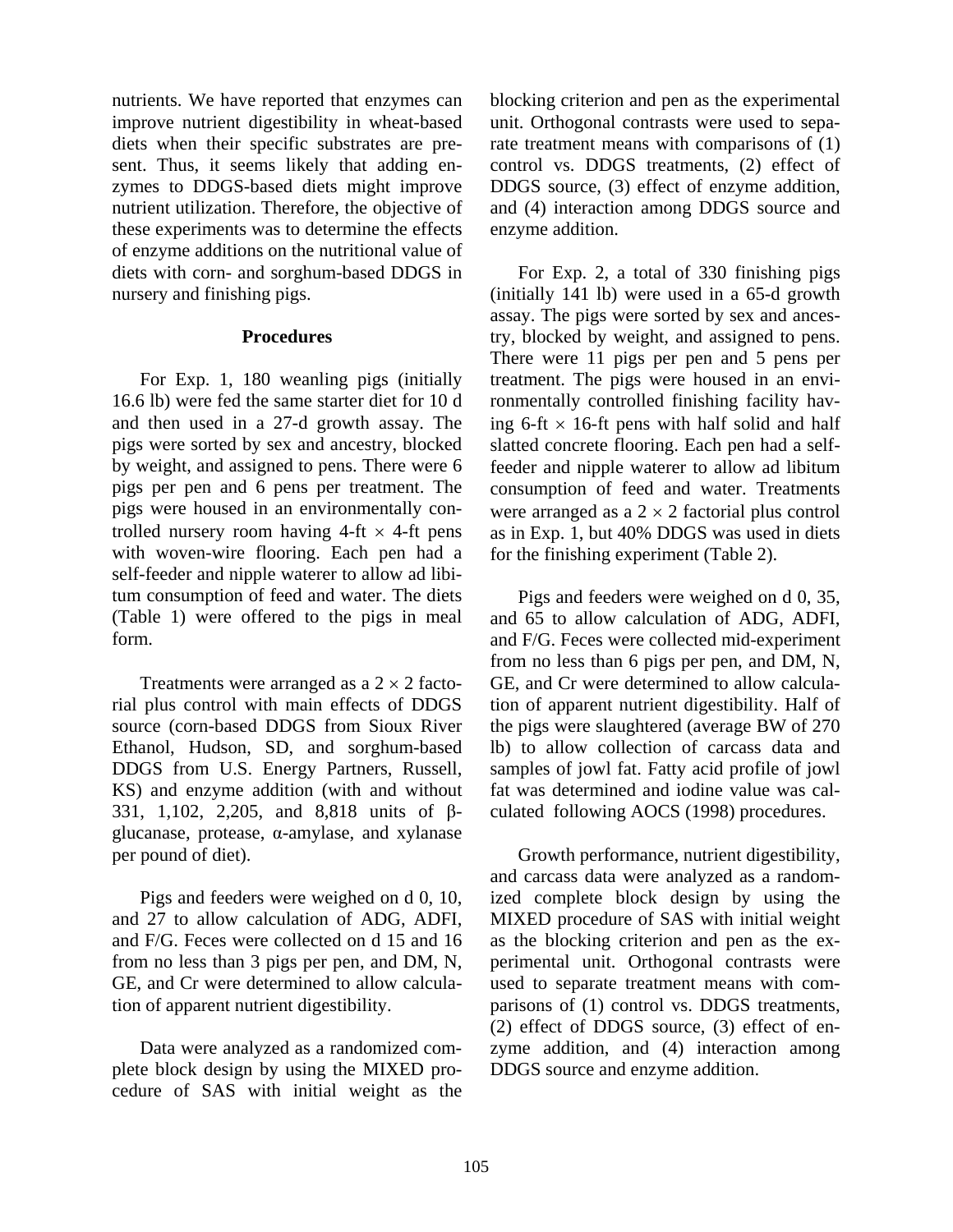#### **Results and Discussion**

In the nursery experiment (Table 3), pigs fed the control diet had greater overall ADG, ADFI, and digestibility of DM, N, and GE than pigs fed the DDGS treatments  $(P \leq$ 0.003). Pigs fed diets with corn-based DDGS had greater  $(P < 0.04)$  digestibility of N and GE than pigs fed diets with sorghum-based DDGS. Addition of enzymes improved ADG for pigs fed corn-based DDGS but decreased ADG for pigs fed sorghum-based DDGS (DDGS source  $\times$  enzyme interaction,  $P \lt \sqrt{P}$ 0.04). Additionally, enzyme addition tended to improve ( $P < 0.09$ ) F/G and did improve ( $P <$ 0.04) digestibility of DM regardless of DDGS source.

In the finishing experiment (Table 4), pigs fed the control diet had greater  $(P < 0.008)$ overall ADG and ADFI and digestibility of DM, N, and GE than pigs fed the DDGS diets. Furthermore, pigs fed the corn-based DDGS treatments had better (*P* < 0.04) overall F/G and digestibility of DM, N, and GE than pigs fed the sorghum-based DDGS treatments. Enzymes had no effect on growth performance  $(P > 0.14)$  but improved  $(P < 0.01)$  digestibility of DM, N, and GE, especially for diets with sorghum-based DDGS (DDGS source  $\times$ enzyme interaction,  $P < 0.10$ ). As for carcass data, the effects of DDGS on ADG were reflected in the lower  $(P < 0.002)$  HCW for pigs fed diets with DDGS. Percentage carcass lean, backfat thickness, and loin depth were not affected  $(P > 0.11)$  by treatment, but addition of 40% DDGS increased  $(P < 0.001)$  iodine value of jowl fat. Diets with corn-based DDGS resulted in greater  $(P < 0.001)$  iodine value of jowl fat than diets with sorghum-based DDGS.

In conclusion, rate of gain and nutrient digestibility were decreased with addition of DDGS to diets for nursery and finishing pigs, and adding enzymes partially restored those losses in nutrient digestibility.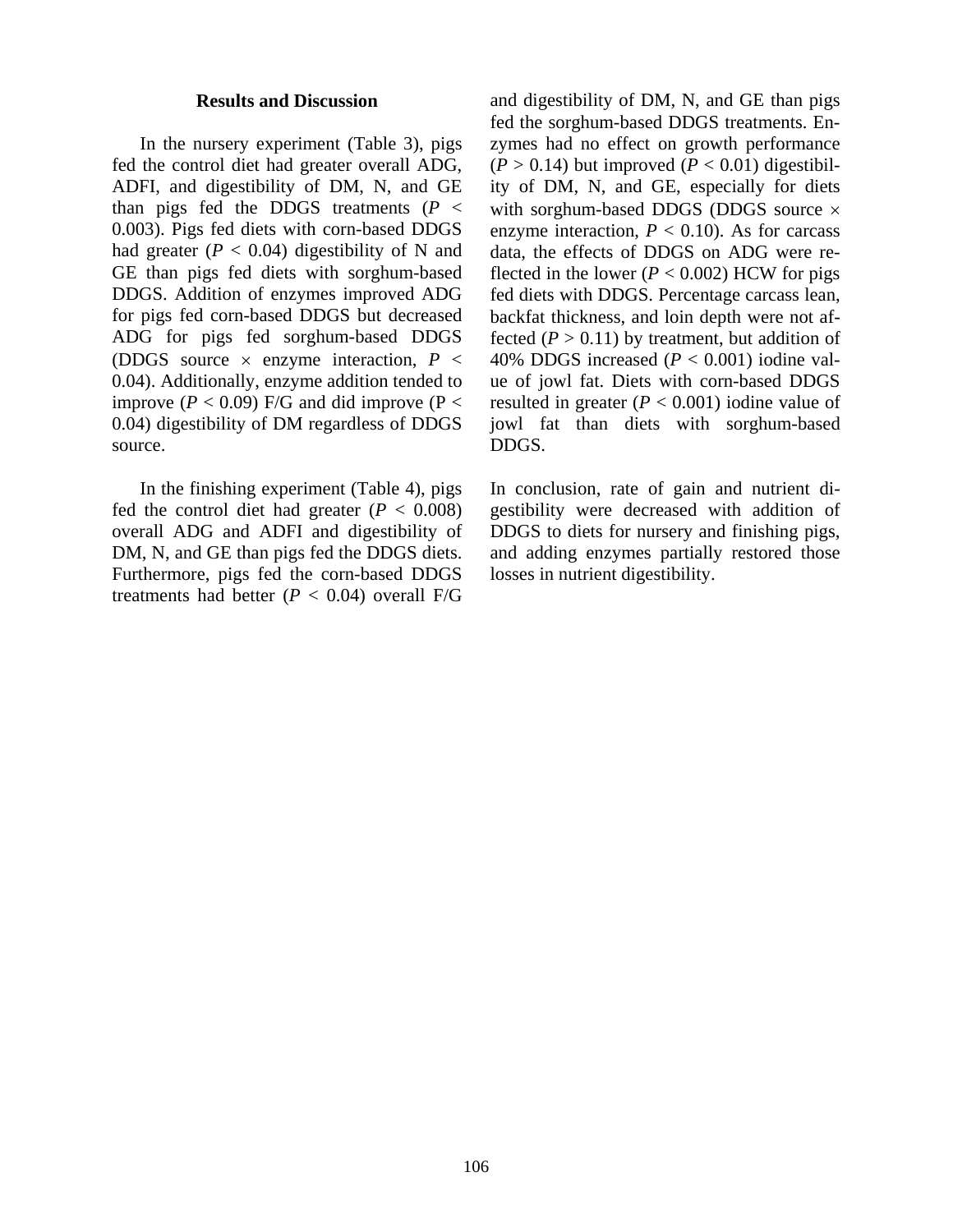|                               |         | d 0 to 10         | d 10 to 27 |             |  |  |
|-------------------------------|---------|-------------------|------------|-------------|--|--|
| Ingredient, %                 | Control | DDGS <sup>1</sup> | Control    | <b>DDGS</b> |  |  |
| Corn                          | 47.60   | 27.58             | 62.86      | 42.97       |  |  |
| <b>DDGS</b>                   |         | 30.00             |            | 30.00       |  |  |
| Soybean meal (47.5% CP)       | 28.70   | 19.00             | 32.60      | 22.85       |  |  |
| Whey                          | 15.00   | 15.00             |            |             |  |  |
| Fish meal                     | 3.00    | 3.00              |            |             |  |  |
| Spray-dried plasma            | 2.50    | 2.50              |            |             |  |  |
| Limestone                     | 0.87    | 1.06              | 1.11       | 1.36        |  |  |
| Monocalcium phosphate (21% P) | 0.62    | 0.11              | 1.30       | 0.67        |  |  |
| Salt                          | 0.30    | 0.30              | 0.36       | 0.35        |  |  |
| L-lysine HCl                  | 0.21    | 0.41              | 0.32       | 0.53        |  |  |
| DL-methionine                 | 0.13    | 0.03              | 0.12       | 0.02        |  |  |
| L-threonine                   | 0.02    |                   | 0.09       | 0.05        |  |  |
| Vitamin premix                | 0.08    | 0.08              | 0.11       | 0.11        |  |  |
| Mineral premix                | 0.07    | 0.03              | 0.08       | 0.05        |  |  |
| Antibiotic <sup>2</sup>       | 0.70    | 0.70              | 0.70       | 0.70        |  |  |
| Chromic oxide $3$             |         |                   | 0.25       | 0.25        |  |  |
| Zinc oxide                    | 0.20    | 0.20              |            |             |  |  |
| Copper sulfate                |         |                   | 0.10       | 0.09        |  |  |
| Calculated analysis, %        |         |                   |            |             |  |  |
| Lysine                        | 1.60    | 1.60              | 1.40       | 1.40        |  |  |
| Ca                            | 0.80    | 0.80              | 0.75       | 0.75        |  |  |
| Total P                       | 0.70    | 0.70              | 0.65       | 0.65        |  |  |

# **Table 1. Composition of nursery diets**

<sup>1</sup> Dried distillers grains with solubles.

 $2^2$  To supply 140 g/ton oxytetracycline and 140 g/ton neomycin.

<sup>3</sup> Used as an indigestible marker.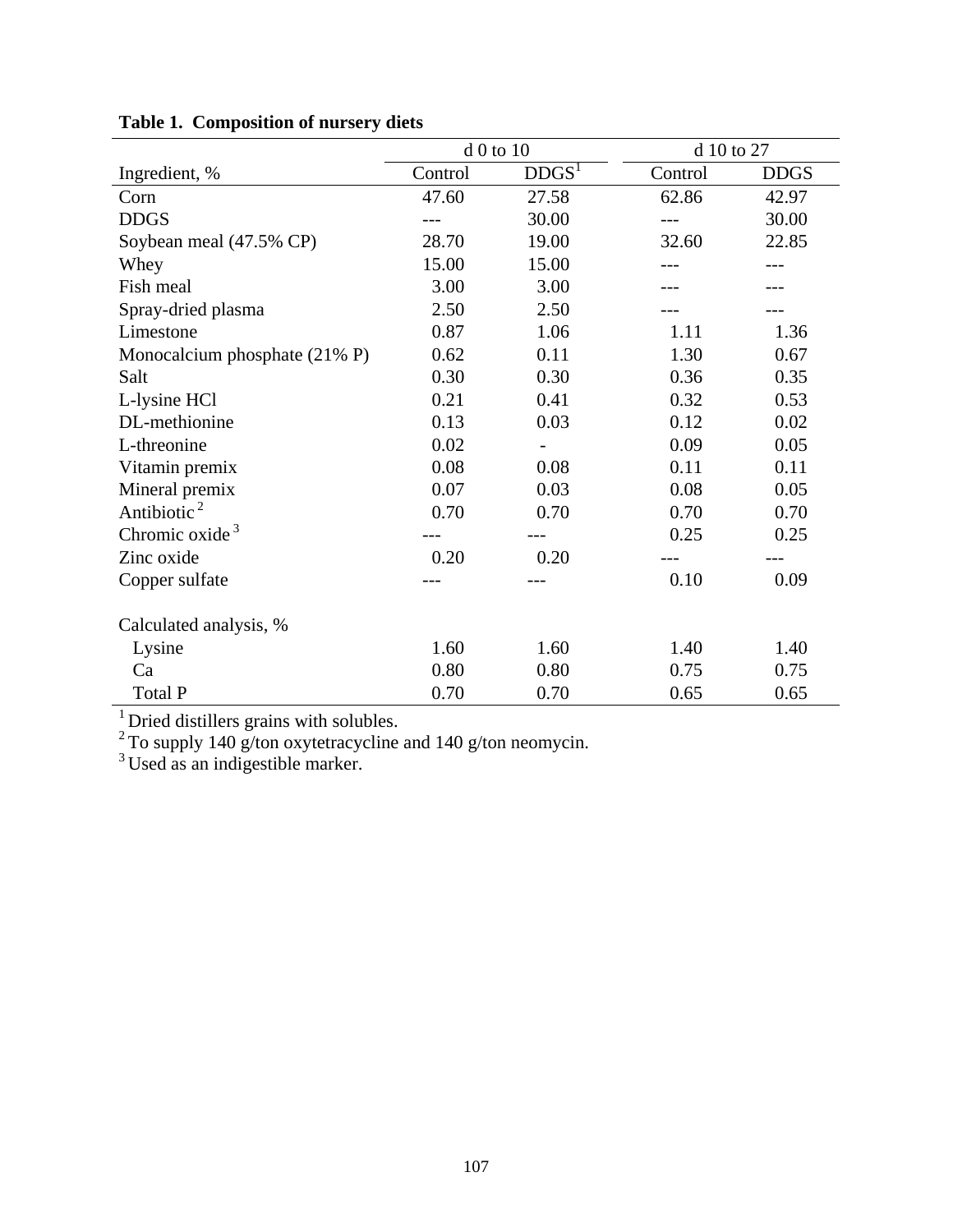|                               | $d$ 0 to 35 |                     | d 35 to 65 |             |
|-------------------------------|-------------|---------------------|------------|-------------|
| Ingredient, %                 | Control     | $DDGS$ <sup>1</sup> | Control    | <b>DDGS</b> |
| Corn                          | 79.72       | 52.75               | 81.56      | 54.67       |
| <b>DDGS</b>                   |             | 40.00               |            | 40.00       |
| Soybean meal (47.5% CP)       | 17.80       | 4.95                | 16.20      | 3.25        |
| Limestone                     | 1.09        | 1.34                | 1.06       | 1.24        |
| Monocalcium phosphate (21% P) | 0.73        | 0.05                | 0.54       |             |
| Salt                          | 0.30        | 0.30                | 0.38       | 0.30        |
| L-lysine HCl                  | 0.20        | 0.47                | 0.13       | 0.40        |
| L-threonine                   | 0.03        | ---                 | $---$      | ---         |
| Vitamin premix                | 0.04        | 0.04                | 0.04       | 0.04        |
| Mineral premix                | 0.04        | 0.05                | 0.04       | 0.05        |
| Antibiotic <sup>2</sup>       | 0.05        | 0.05                | 0.05       | 0.05        |
| Calculated analysis, %        |             |                     |            |             |
| Lysine                        | 0.90        | 0.90                | 0.80       | 0.80        |
| Ca                            | 0.60        | 0.60                | 0.55       | 0.55        |
| Total P                       | 0.50        | 0.50                | 0.45       | 0.45        |

## **Table 2. Composition of finishing diets**

<sup>1</sup> Dried distillers grains with solubles.<br><sup>2</sup> To provide 40 g/ton tylosin.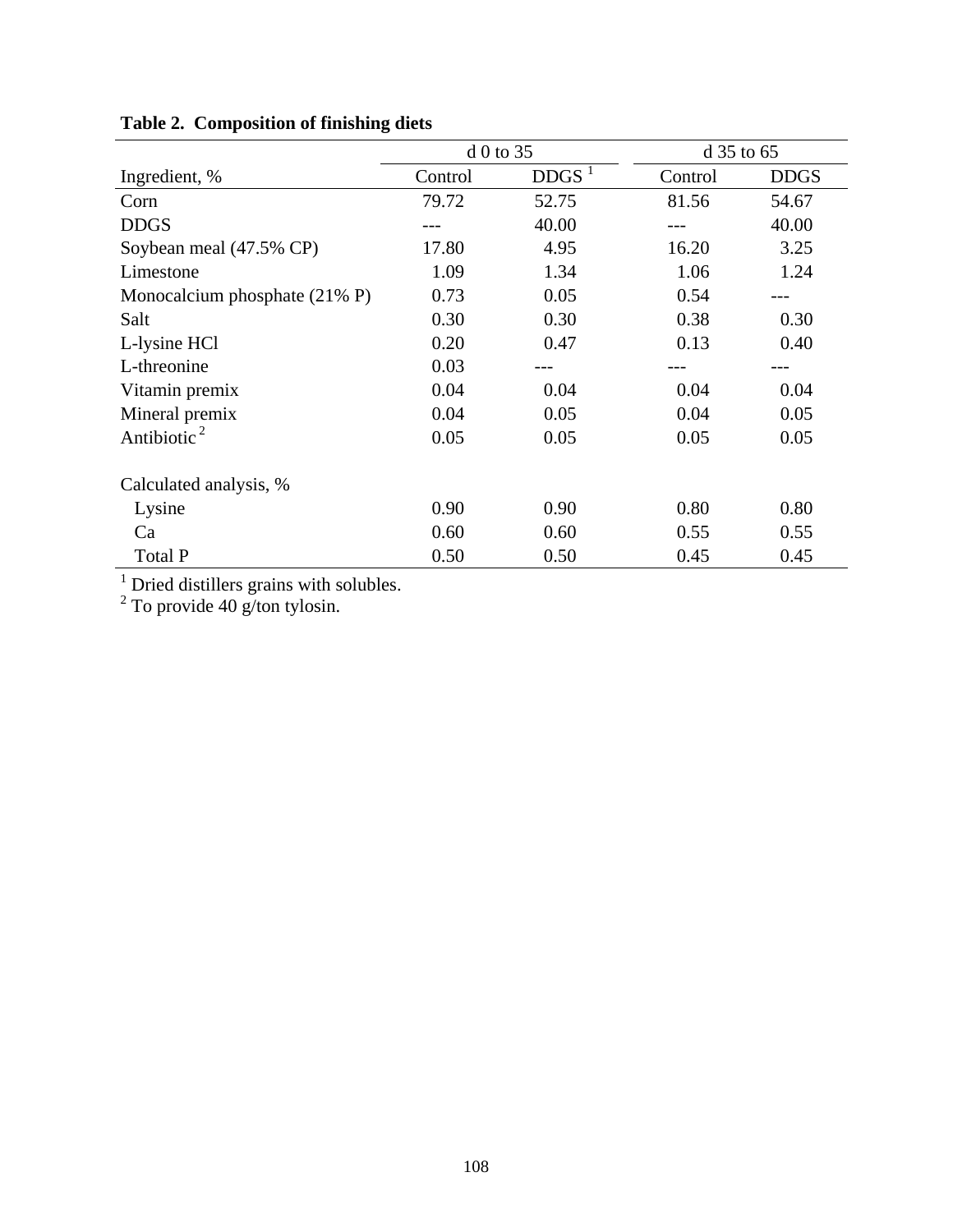|                           | Corn-DDGS |        |        | Sorghum-DDGS |        |           | P value     |             |        |                      |
|---------------------------|-----------|--------|--------|--------------|--------|-----------|-------------|-------------|--------|----------------------|
|                           |           |        |        |              |        |           | Cont.       | <b>DDGS</b> |        |                      |
|                           |           | no     | with   | no           | with   |           | VS.         | source      |        | Enzyme DDGS $\times$ |
| Item                      | Control   | enzyme | enzyme | enzyme       | enzyme | <b>SE</b> | <b>DDGS</b> | effect      | effect | Enzyme               |
| $d\ 0$ to $10$            |           |        |        |              |        |           |             |             |        |                      |
| ADG, lb                   | 1.10      | 0.94   | 0.99   | 1.09         | 1.02   | 0.05      | 0.003       | 0.002       |        | 0.02                 |
| ADFI, lb                  | 1.34      | 1.15   | 1.16   | 1.32         | 1.23   | 0.06      | 0.001       | 0.001       | $---$  | 0.07                 |
| F/G                       | 1.22      | 1.22   | 1.17   | 1.21         | 1.21   | 0.01      |             |             | ---    | 0.08                 |
| $d0$ to 27                |           |        |        |              |        |           |             |             |        |                      |
| ADG, lb                   | 1.27      | 1.16   | 1.19   | 1.20         | 1.15   | 0.04      | 0.001       | $---$       |        | 0.04                 |
| ADFI, lb                  | 1.82      | 1.64   | 1.65   | 1.80         | 1.70   | 0.06      | 0.001       | 0.001       | 0.15   | 0.08                 |
| F/G                       | 1.43      | 1.41   | 1.39   | 1.50         | 1.48   | 0.01      |             | 0.001       | 0.09   | $---$                |
| Digestibility of          |           |        |        |              |        |           |             |             |        |                      |
| DM, % $3$                 | 80.4      | 75.0   | 76.7   | 75.6         | 76.3   | 0.5       | 0.001       | $---$       | 0.04   |                      |
| Digestibility of          |           |        |        |              |        |           |             |             |        |                      |
| N, %                      | 75.9      | 75.5   | 76.4   | 68.5         | 68.2   | 1.0       | 0.003       | 0.001       | $---$  |                      |
| Digestibility of<br>GE, % | 78.4      | 73.6   | 75.0   | 72.6         | 72.9   | 0.7       | 0.001       | 0.04        |        |                      |

**Table 3. Effects of adding enzymes to diets with corn- and sorghum-based dried distillers grains with**  solubles (DDGS) on growth performance and nutrient digestibility in nursery pigs<sup>1</sup>

<sup>1</sup>A total of 180 nursery pigs (31 d old, initially 16.6 lb) with 6 pigs per pen and 6 pens per treatment.<br><sup>2</sup>Dashes indicate *P* > 0.15.

 $3$ Fecal samples were collected on d 15 and 16 with chromic oxide used as an indigestible marker.